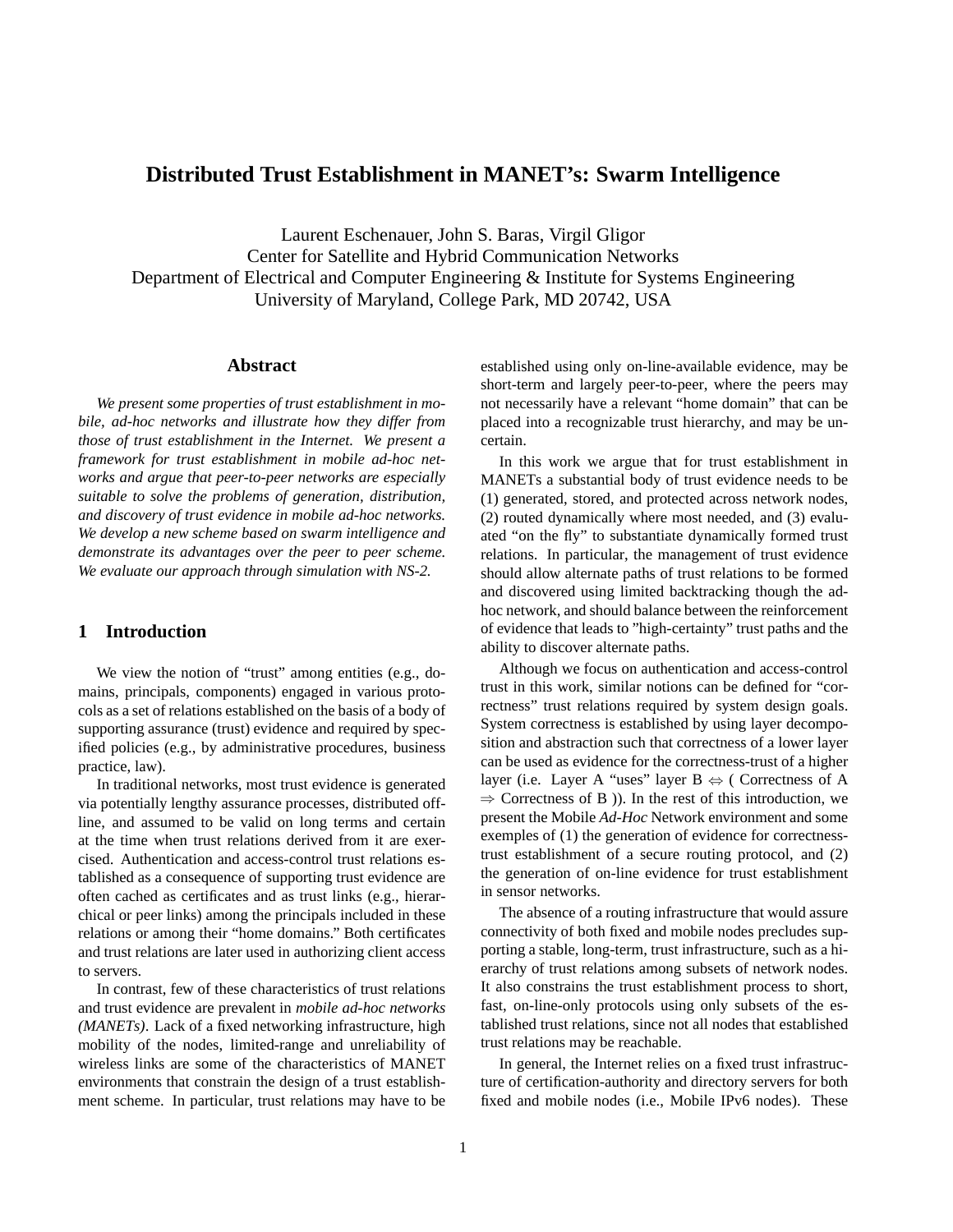servers must be available on-line and reachable by principals when needed; e.g., certification authority servers, when certificates are created and signed, and directory servers permanently.

In contrast, a fixed infrastructure of certificationauthority and directory servers may not always be reachable in a MANET (viz. Section 2.3, scenarios 2 and 3). This is because MANETs cannot assure the connectivity required to these servers; e.g., both a mobile node and the foreign-domain nodes with which it communicates can be disconnected from the directory server storing the certificates defined in that node's home domain. Note that this is not the case for mobility in the Internet: Mobile IPv6 takes care of roaming by providing a "care of" address bound to the actual mobile address. This solution is not possible for MANETs since the home of a node and its "care of" address may be physically unreachable. Therefore, MANETs cannot rely exclusively on trust relations that are represented as certificates stored in directory hierarchies, since connectivity to the required servers may not be available when needed. MANETs must support *peer-to-peer relations* defined as the outcomes of any principal's evaluation of trust evidence from *any* principals in the network, and must store these trust relations in the nodes of the *ad-hoc* network.

In the Internet, trust relations are established for the long term and are stable. This is possible if security policies and assurances do not change very often and therefore do not need to be re-evaluated frequently.

n contrast, there is little long-term stability of evidence in MANETs. The security of a mobile node may depend of its location and cannot be a priori determined. For example, node capture by an adversary becomes possible and probable in some environments such as military battlefields. Trust relations involving a captured node need to be invalidated, and new trust evidence need to be collected and evaluated to maintain node connectivity in the *ad-hoc* network. Therefore, trust relations can be short-lived and the collection and evaluation of trust evidence becomes a recurrent and relatively frequent process. This process has to be fast to avoid crippling delays in the communication system; e.g., two mobile nodes may have a short time frame to communicate because of wireless range limitations, and trust establishment should not prevent these nodes from communicating securely by imposing a slow, lengthy process. To be fast, the trust establishment process may have to be executed entirely on-line since off-line collection and evaluation of evidence is impractical; e.g., visually verifying an identity document is not possible.

In the Internet, it is highly improbable that some trust relation remains unavailable for extended periods of time (e.g., a certificate verification on a trust path cannot performed for a day) due to connectivity failures. Network connectivity is guaranteed through redundancy of communication links, and routes and servers are replicated to guarantee availability. In general, it is fair to assume that the entire body of evidence necessary for trust establishment is available in the Internet when needed. In contrast, node connectivity is not guaranteed in MANETs and all established evidence cannot be assumed to be available for all nodes all the time. Trust establishment has to be performed with incomplete and hence uncertain trust evidence.

## **2 A Framework for Trust Establishment in MANETs**

In this section, we present our framework for trust establishment in the MANET. We first give an overview of the scheme and its three components: generation, distribution, and evaluation of trust evidence. We then detail our evidence distribution scheme, based on peer-to-peer filesharing systems. We also propose a swarm based scheme for evidence distribution that has the same properties as a p2p system without some of its drawbacks.

#### **2.1 Generation of trust evidence**

In our approach, any node can generate trust evidence about any other node. Evidence may be an identity, a public key, a location, an independent security assessment, or any other information required by the policy and the evaluation metric used to establish trust. Evidence is usually obtained off-line (e.g. visual identification, audio exchange [2], physical contact [32][33], etc.), but can also be obtained on-line. When a principal generates a piece of evidence, he signs it with its own private key, specify its lifetime and makes it available to other through the network. PGP is an instance of this framework, where evidence is only a public key.

A principal may revoke a piece of evidence it produced by generating a revocation certificate for that piece of evidence and making it available to others, at any time before the evidence expires. Moreover, a principal can revoke evidence generated by others by creating contradictory evidence and distributing it. Evidence that invalidates other extant evidence can be accumulated from multiple, independent, and diverses sources and will cause trust metrics to produce low confidence parameters.

It may seem dangerous to allow anyone to publish evidence within the *ad-hoc* network without control of any kind. For example, a malicious node may introduce and sign false evidence thereby casting doubt about the current trust relations of nodes and forcing them to try to verify the veracity of the (false) evidence. To protect against malicious nodes, whenever the possibility of invalidation of extant trust evidence (e.g., evidence revocation) arises, the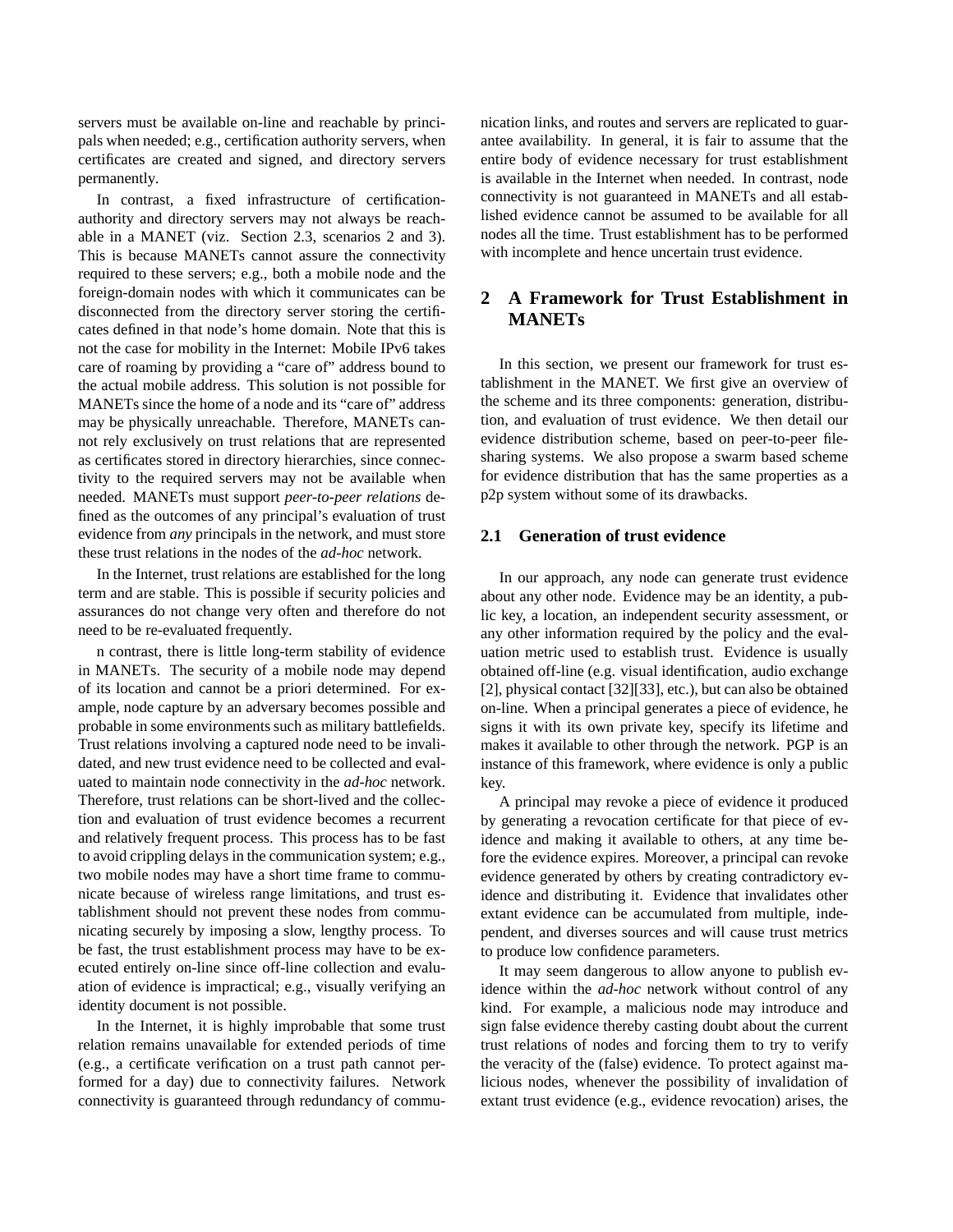policy must require redundant, independent pieces of (revocation) evidence from diverse sources before starting the evaluation process. Alternatively, the evaluation metric of the policy may rate the evidence provided by certain nodes as being low-confidence information. In any case, the policy and its evaluation metric can also be designed to protect against false evidence.

### **2.2 Distribution of trust evidence**

Every principal is required to sign the pieces of evidence it produces. A principal can distribute trust evidence within the network and can even get disconnected afterwards. A producer of trust evidence does not have to be reachable at the time its evidence is being evaluated. Evidence can be replicated across various nodes to guarantee availability. This problem of evidence availability is similar to those that appear in distributed data storage systems, where information is distributed across multiple nodes in a network, and a request for a piece of stored information is dynamically routed to the closest source.

However, trust evidence distribution is more complex than a simple "request routing" problem. A principal may need more than one answer per request, and hence *all* valid answers to a request should ideally be collected. For example, REQUEST(Alice/location) should return all pieces of evidence about the location of Alice. Typical distributed data storage systems do not return all valid requests; e.g. REQUEST(my song.mp3) would return one file even if there are multiple versions of my song each having different bit rates and length. Moreover a principal may simply not know what evidence to request, and hence wildcard requests have to be supported; e.g. RE-QUEST(Alice/\*) should return all pieces of evidence about Alice available in the network.

### **2.3 Application of an evaluation metric to a body of evidence**

In specifying a trust management policy, we distinguish between a *policy decision* and a *trust metric* for practical rather than fundamental reasons. A metric is used to assign a confidence value to pieces of evidence of the same nature. For instance, if we have three sources of evidence providing three different locations for Alice, how do we determine Alice's actual location and how confident are we of that determination? Different metrics may be used for different type of evidence (e.g. one may use a discrete level metric to characterize confidence in location, but a continuous metric to characterize confidence in a public key).

In contrast, a policy decision is a local procedure which, based on a set of evidence parameters and their required confidence value, outputs the outcome of the decision. In practice, policy decisions are locally enforced but may be based on trust metrics shared by other local policies. Similarly, the same policy decision may use different trust metrics (as in the case of UK3's metrics in Scenario 3 above) for different parameters. Different types of policy decisions have been proposed that apply a policy to a set of credentials and output a decision [4], [5].

Trust metrics to evaluate uncertain and incomplete sets of evidence has been an active field of research. Different "trust metrics" have been developed [37], [30], [22] and properties of these metrics have been studied [19]. However, the only practical trust metric developed and implemented has been the one of PGP [38]. Based on a very limited notion of uncertainty, this metric handles only the evaluation of trust in a chain of keys, with limited "levels of trust" (i.e. untrusted, marginal, full). There is a need to develop new trust metrics that apply to different types of evidence, not just chains of keys, are fine-grained in the sense that output wide set of uncertainty levels, and are flexible, in the sense that they can apply to incomplete sets of evidence.

## **2.4 Peer-to-peer file sharing for evidence distribution.**

The problem of evidence distribution shares many characteristics of distributed data storage systems, and yet is different. It is interesting to examine current peer-to-peer, filesharing systems to understand their characteristics and limitations regarding trust evidence distribution. Peer-to-peer networking has received a lot of attention recently, particularly from the services industry [24],[13], the open-source [8] and research communities [1], [34]. They evolved from very simple protocols, such as Napster (which uses a centralized index) and Gnutella (which uses request flooding) to more elaborate ones, such as Freenet (which guarantees request anonymity and uses hash-based request routing) [8] and Oceanstore (which routes requests using Plaxton trees)[20].

## **2.5 Overview of Freenet**

Freenet [8] is a distributed storage system that supports the distribution of information while protecting the anonymity of both the generator and the requestor of a piece of information. It is a strictly peer-to-peer network, no centralised index is used, in place an efficient request routing protocol is used to find information in the network. All nodes contribute to Freenet by providing storage space, helping to route request in the network; however it is not possible for a node (or an outsider) to know what is stored in its local cache; therefore a node can't be held liable for its content and it is not possible to know which node to bring down to remove a document from the Freenet.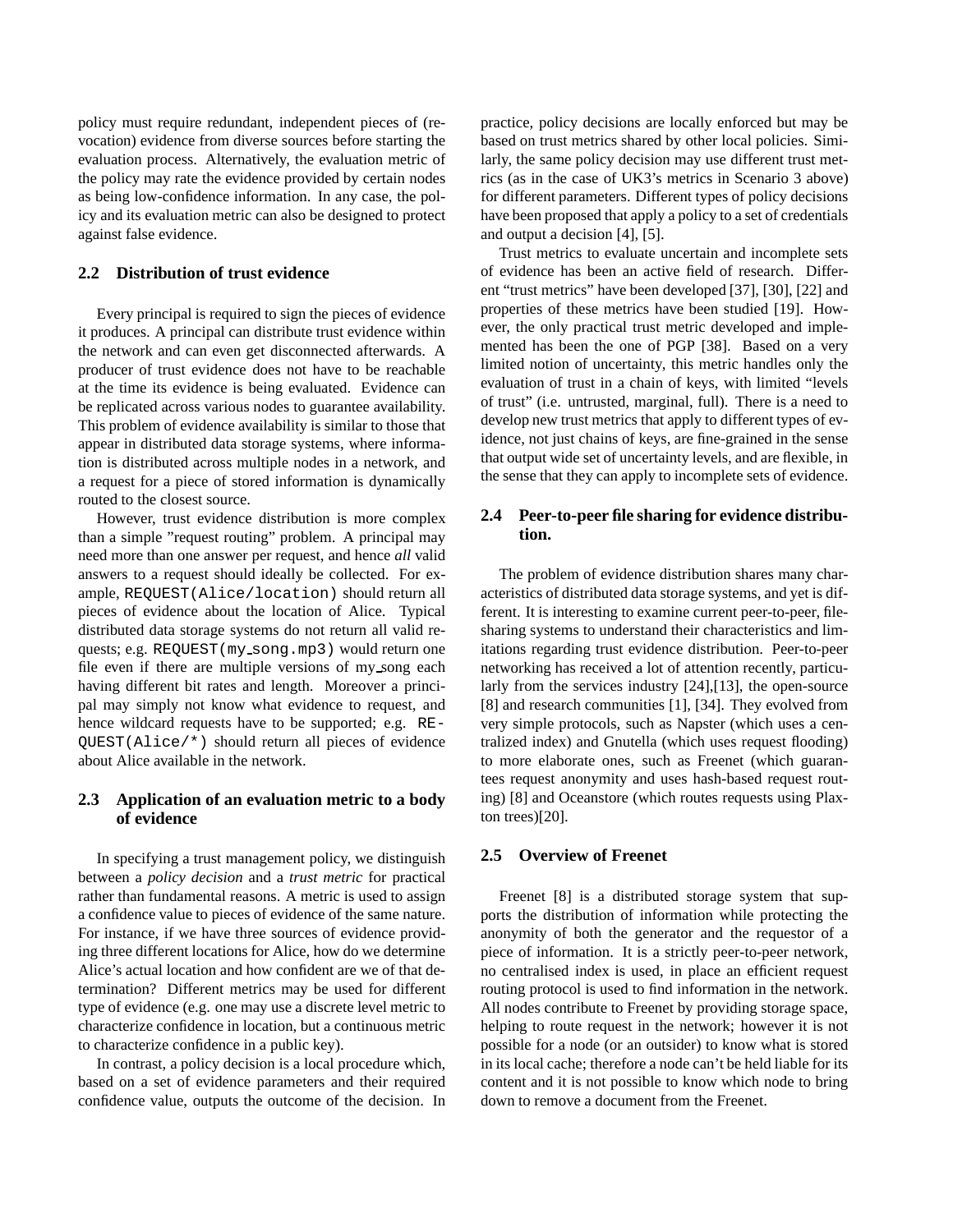

**Figure 1. An example of a request routing in Freenet**

The request routing in freenet is based on *hashed keyword*. To search for a document, a node hashes the requested document's name and use the hash as the search key. A request is routed towards the destination that is the more likely to have a document corresponding to that key in cache. To determine the next hop for a request, a node maintain a table mapping hash of succesfull requests with nodes; when a new request arrives, the node search the routing table for the entry which hash is the closest to the request hash and forward the message to the corresponding node. If the request is successful, it is answered using the reverse path and every node update its routing table by adding the request hash and the corresponding node in its table. Figure 1 shows an example of request routing in freenet. Note than when B receives the data reply for hash1 it can either add an entry for the corresponding hash with D or F as the next hop, depending on implementation.

To complement the routing, a caching mechanism is implemented in freenet to increase availability of highly requested documents through the network. When a request is answered, the node on the reply path have the possibility to cache the document locally. This has the effect to bring documents towards the places where they are the most requested and therefore optimize futher requests. Different caching policies have been proposed for freenet, trying to determine which node should cache what and when. A new approach based on a *small world* analysis of freenet has been proposed by Zhang *et al.*[39].

#### **2.6 Freenet for evidence distribution**

We analyzed Freenet as a tool for evidence distribution because of the characteristics of its request routing architecture. In particular, in Freenet requests are routed in the network instead of flooding. Files are replicated by caching at every node and frequently requested files are highly replicated across the network while file that are rarely requested are slowly evicted from caches. Request routing in Freenet is adaptive and improves with time; combined with the caching policy it shows an interesting locality property: information converges where needed and is forgotten where not requested. This suits particularly well the locality property of trust establishment in the MANET (a node tends to establish trust with nearby neighbors). This optimized routing allows faster distribution and revocation of pieces of evidence.

However, the Freenet approach does not support wildcard requests and provides only one answer per request (due to the nature of its routing mechanism). Moreover, access to various sources of information evolves only by path reinforcement. As a consequence, some sources of information providing non-usable data are reinforced, and other sources are not discovered. The reinforcement strategy of Freenet does not preserve the diversity of information sources in the network. A new system has to be designed that shares the advantages of Freenet without exhibiting its drawbacks.

### **2.7 Swarm intelligence for trust evidence distribution.**

Swarm intelligence [6] is a framework developed from the observation of ants' colonies. While a single ant is a very simple insect, groups of ants can cooperate and solve complex problems such as finding the shortest path to a food source or building complex structures. Ants do not communicate directly with each other; instead they induce cooperation by interacting with their environment (e.g., leaving a pheromone trail). When trying to find an optimum solution (e.g., shortest path to food source), cooperation leads to reinforcement of good solutions (positive feedback); more over, the natural decay of a pheromone trail enables regulation (negative feedback) that helps the discovery of new paths.

Numerous algorithms have been developed from these observations and applied to problems such as the traveling salesman, graph coloring, routing in networks [35][10]. Swarm intelligence is particularly suited for solving optimization problems in dynamically changing environments such as those of MANETs because of the balance between positive feedback that helps reinforce a good solution and the regulation process that enables discovery of new solutions appearing because of changes in the environment.

The problem of discovering proper sources of trust evidence in a MANET (and the problem of resource discovery in a network in general) is similar to the discovery of food supplies for an ant colony. It requires exploration of the environment with reinforcement of good solutions but also regulation that allows new sources to be discovered.

We now describe the conceptual ideas behind our antbased scheme. The goal of this design is to achieve the same performances as the Freenet routing/caching while preserving diversity of evidence by discovering all sources in the network. This design is built following the experience of Subramanian *et al.* [35], and Di Cargo and Dorigo [10] in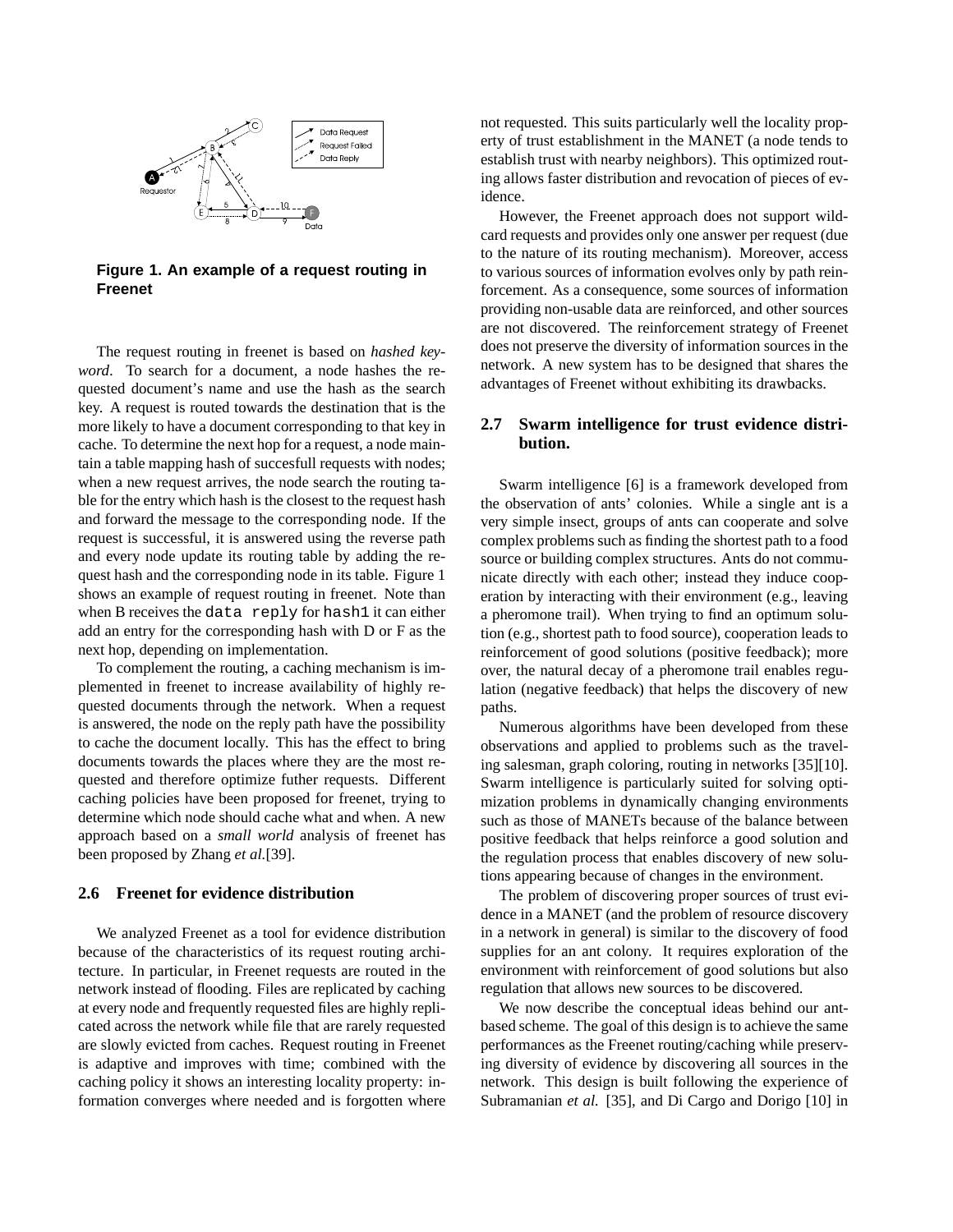their various routing protocol for dynamic networks.

We build our ant protocol directly above the link layer. Ant packets and requests are routed by the ant algorithm and don't depend on another routing protocol. We believe that if an ant-based routing protocol is used also for route discovery, it could be easily integrated with this protocol for resource (evidence) discovery.

Routing is still based on the hash of the request, so that the space of possible requests is known in advance. It also allows us to have similar anonimity properties to those of the Freenet system.

*Ants exploring the network:* Periodically, each host sends a "fake" request for a chosen hashed keyword. This hash may be randomly chosen in the hash space (simplest design) or chosen based on the previous requests by that host. If a host generates a lot of requests for evidence about Alice but none about Bob (two different hashed keywords) then the host will generate more ants towards the first hash than the second. The request is of the form  $(hash<sub>r</sub>, source, TTL)$ , where  $hash<sub>r</sub>$  is the requested hash, source the initiator of the request, and TTL is an upper limit on the number of hops that the request can traverse. This small message is the *ant* of our protocol.

The ant is routed in the network towards a host in possession of a document with a corresponding hash. At each hop the packet is routed via a probabilistic routing and the TTL is decremented. When the ant finds a document with corresponding hash a backward ant is generated and routed back to the source. If the TTL goes to zero before a document is found, the ant is destroyed. The backward ant is the one responsible for updating the routing tables.

*Probabilistic ant routing:* Unlike Freenet, which routes requests always to the host with the closest hash, our ant routing is probabilistic. Each host  $h$  maintains a routing table with entries of the form  $(hash_k, (y_1, p_1), ..., (y_n, p_n))$  be where  $\forall i, y_i$  is a one-hop wireless neighbor of h. When receives a request for  $hash_k$  it will forward the request to  $y_1$  with probability  $p_1$ .

*Update of routing tables by backward ants:* A backward ant is generated when an ant finds a document matching the requested hash. The backward ant is the message  $(hash)$ source). This ant is routed back to the source on the reverse path and updates all routing tables on its way back.

When a host receives a backward ant from neighbor  $y_i$ , it updates all entries in its routing table. For all hash entries in the table, the probabilities  $(h_k, (y_1, p_1), ..., (y_n, p_n))$  are updated as follows:

$$
p_i = \frac{p_i + \Delta p}{1 + \Delta p}, p_j = \frac{p_j}{1 + \Delta p}, 1 \le j \le n, i \ne j
$$

where  $\Delta p = \frac{k}{f(d)}$ ,  $k > 0$ , d the distance between hash and  $hash_r$ , and  $f(d)$  is a non-decreasing function of d.



**Figure 2. The topology used for example 3.3.3 Node A is in wireless range of B, C, D, E. The document stored and their respective hash is also showed**

In the next section we present a simple example and show how this scheme converges in similar routing decisions than freenet while preserving knowledge about all sources of evidence.

#### **2.8 An example**

We describe a very simple example showing intuitively how the ant search works and why it produces results similar to Freenet, while preserving all sources of evidence. For this example, we choose  $k=0.1$  and  $f(d) = e^{\frac{1}{2}d}$  and we assume a hash space of one hundred entries (while it should be on the order of  $2^{32}$  in real operations as in Freenet).

 , figure. Figure 2 shows the neighborhood in wireless range of node A. To forward a request, A must decide which of its neighbor is the most likely to answer it or properly forward it to find an answer. We assume that each node stores at least one document and show the corresponding hash on the

*Scenario 1.* Node A initialise its routing table by assigning an equal probability for every output node, for every hash. A then starts the process of generating ants and eventually generates an ant for hash #5, this ant has one chance over four to be forwarded towards B. If this is the case, there is a match at B, and the backward ant updates A's routing table as shown on table 3.1. After enough ants are generated, all knowledge is found (hash #19 at C, hash #48 at D, and hash #93 at E) and the probabilistic routing table is shown in figure **??**. Note than there is no need of special bootstrapping of the system as this is the case for Freenet, but that such a bootstrapping (all neighbors broadcasting the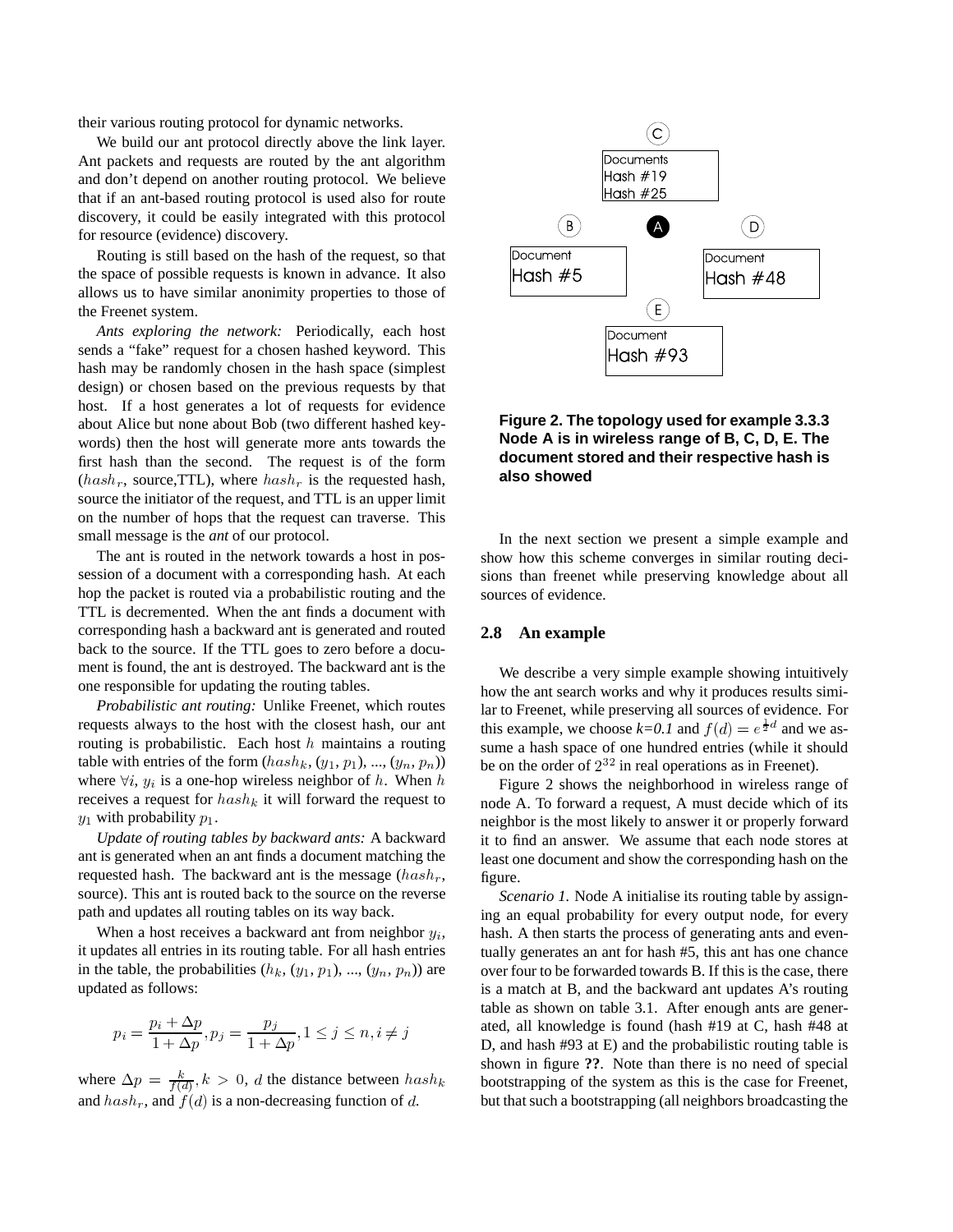| hash | в    | C    | Ð    | Е    |
|------|------|------|------|------|
| 0    | 0.25 | 0.25 | 0.25 | 0.25 |
|      |      |      |      |      |
| 4    | 0.37 | 0.21 | 0.21 | 0.21 |
| 5    | 0.4  | 0.20 | 0.20 | 0.20 |
| 6    | 0.37 | 0.21 | 0.21 | 0.21 |
|      |      |      |      |      |
| 99   | 0.25 | 0.25 | 0.25 | 0.25 |

**Table 1. The probabilistic routing table of node A after receiving an ant from B in scenario 1.**

hash of their first document) may accelerate this process.

To send a request (or insert a document), A selects the next hop with the highest probability for the hash of the request. This part of the routing is deterministic, only the routing of ants and wildcard requets are probalistic.

*Scenario 2.* We now show how our algorithm "rewards" nodes storing more documents than other nodes in the network. We assume that node C also has documents corresponding to hash #25 in its repository and it is found by an ant from A (after generating an ant for hash #25 and routing to C, with probability .31), A updates its routing table. In Freenet, this new entry would not affect at all the cluster of B (i.e. node B would still receive requests for hash #0 to #12 from A), but it can be easily seen that the cluster for B is now only covering #0 to #9.

*Scenario 3.* When node A needs to send a wildcard request or need more than one answer for a request it selectively floods the network based on the probabilistic table. For example, we assume that A needs all possible documents of hash #17 but no more than 50 (not to overload the network). It generates 50 requests and forward them using the probabilistic routing table. On the average A will send 13 requests to B, 18 o C, 10 to D and 9 to E (these requests can be grouped in a same packet with format  $(hash_r, source, nbr\_request, TTL)$ ). The next hop proceeds the same way, splitting the remaining requests using its probabilistic routing table.

## **3 Conclusions and future work**

The notion of trust establishment in mobile *ad-hoc* networks (MANETs) can differ from that in the (mobile) Internet in fundamental ways. Specifically, it has the trust establishment process has to be (1) peer-to-peer, (2) short, fast, and on-line-only, and (3) flexible enough to allow uncertain and incomplete trust evidence.

We presentend a framework for trust establishment that supports the requirements for MANETs and relies on peerto-peer file-sharing for evidence distribution through the network. The problem of evidence distribution for trust establishment is somewhat different than the usual file sharing problem in peer-to-peer networks. For this reason, we proposed to use a "swarm intelligence" approach for the to design of trust evidence distribution instead of simply relying on an ordinary peer-to-peer, file-sharing system. In future work, we plan to evaluate the performance of "swarm" based algorithms for trust evidence distribution and revocation in a MANET environment.

Finally, we also argued that the design of metrics for the evaluation of trust evidence is a crucial aspect of trust establishment in MANETs. In future work, we plan to develop a trust management scheme integrating the confidence valuation of trust evidence with real-time, policy-compliance checking.

#### **References**

- [1] O. Babaoglu, H. Meling, and A. Montresor, "Anthill: A Framework for the Development of Agent-Based Peerto-Peer System," Technical Report UBLCS-2001-09, University of Bologna, Italy.
- [2] D. Balfanz, D.K. Smetters, P. Stewart, and H. Chi Wong, "Talking To Strangers: Authentication in Ad-Hoc Wireless Networks," in Proc. of the ISOC 2002 Network and Distributed Systems Security Symposium, February 2002.
- [3] T. Beth, M. Borcherding, and B. Klein, "Valuation of trust in open networks," in Proc. of ESORICS 94. Brighton, UK, November 1994.
- [4] M. Blaze, J. Feigenbaum, and J. Lacy, "Decentralized trust management", in Proc. of the 1996 IEEE Symposium on Security and Privacy, pages 164–173, May 1996.
- [5] Matt Blaze, Joan Feigenbaum, and Angelos D. Keromytis, "KeyNote: Trust management for publickey infrastructures", in Proc. Cambridge 1998 Security Protocols International Workshop, pages 59–63, 1998.
- [6] E. Bonabeau, M. Dorigo and G. Theraulaz, *Swarm Intelligence: From Natural to Artificial Systems*, Santa Fe Institute on the Sciences of Complexity, Oxford University Press, July 1999.
- [7] D. W. Carman, P. S. Kruus and B. J. Matt Constraints and Approaches for Distributed Sensor Network Security, dated September 1, 2000. NAI Labs Technical Report #00-010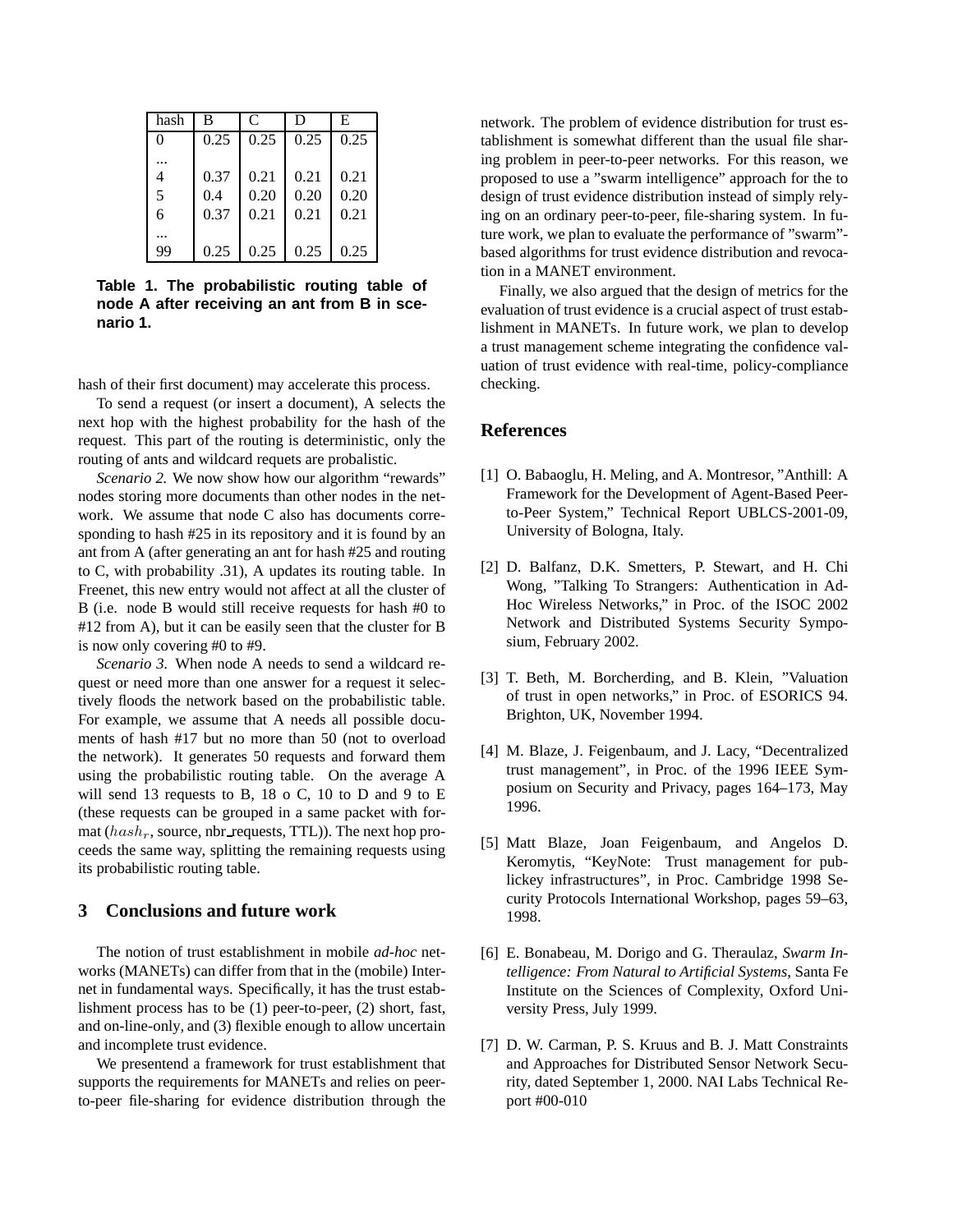- [8] I. Clarke, O. Sandberg, B. Wiley, and T. W. Hong, "Freenet: A Distributed Anonymous Information Storage and Retrieval System," in Proc. of the International Computer Science Institute (ICSI) Workshop on Design Issues in Anonymity and Unobservability, Berkeley, CA, 2000.
- [9] *Common Criteria for Information Technology Security Evaluation – Part 3: Security Assurance Requirements*, version 2.0, CCIB-98-028, National Institute of Standards and Technology, May 1998. *http://niap.nist.gov*
- [10] G. Di Caro and M. Dorigo, "AntNet: Distributed Stigmergetic Control for Communications Networks," Journal of Artificial Intelligence Research, 9:317–365, 1998.
- [11] L. Eschenauer and V. Gligor, "A Key Management Scheme for Distributed Sensor Networks", to appear in Proc. of the 9th ACM Conference on Computer and Communications Security, November 17-21, 2002, Washington, DC, U.S.A
- [12] V. D. Gligor, S.-W. Luan, and J. N. Pato, "On interrealm authentication in large distributed systems," in Proc. of the 1992 IEEE Symposium on Research in Security and Privacy, May 1992.
- [13] GNUTELLA, http://www.gnutellanews.com/
- [14] A. Herzberg, Y. Mass, J. Mihaeli, D. Naor, and Y. Ravid, "Access Control Meets Public Key Infrastructure, Or: Assigning Roles to Strangers," in Proc. of the 2000 IEEE Symposium on Security and Privacy, 14-17 May 2000, Berkeley, California, USA, pages 2-14
- [15] Y.-C. Hu, A. Perrig, and D. B. Johnson, "Ariadne: A Secure On-Demand Routing Protocol for Ad Hoc Networks", Technical Report TR01-383, Department of Computer Science, Rice University, December 2001.
- [16] Y-C. Hu, D. B. Johnson, and A. Perrig, "SEAD: Secure Efficient Distance Vector Routing for Mobile Wireless Ad Hoc Networks", Proceedings of the 4th IEEE Workshop on Mobile Computing Systems & Applications (WMCSA 2002), IEEE, Calicoon, NY, June 2002 (to appear).
- [17] J.-P. Hubaux, L. Buttyan and S. Capkun, "The Quest for Security in Mobile Ad Hoc Networks," in Proc. of the ACM Symposium on Mobile Ad Hoc Networking and Computing (MobiHOC 2001).
- [18] D. B. Johnson, D. A. Maltz, and J. Broch, "DSR: The Dynamic Source Routing Protocol for Multi-Hop Wireless Ad Hoc Networks" in Ad Hoc Networking, edited by Charles E. Perkins, Chapter 5, pp. 139-172, Addison-Wesley, 2001.
- [19] R. Kohlas and U. Maurer, "Confidence Valuation in a Public-key Infrastructure Based on Uncertain Evidence," in Proc. of Public Key Cryptography 2000, Lecture Notes in Computer Science, vol. 1751, pp. 93-112, Jan 2000.
- [20] J. Kubiatowicz, D. Bindel, Y. Chen, S. Czerwinski, P. Eaton, D. Geels, R. Gummadi, S. Rhea, H. Weatherspoon, W. Weimer, C. Wells, and B. Zhao, "OceanStore: An Architecture for Global-Scale Persistent Storage," in Proc. of the Ninth international Conference on Architectural Support for Programming Languages and Operating Systems (ASPLOS 2000), November 2000.
- [21] B. W. Lampson, M. Abadi, M. Burrows, and Edward Wobber, "Authentication in distributed systems: Theory and practice,", ACM Transactions on Computer Systems, 10(4):265–310, November 1992.
- [22] U. Maurer, "Modelling a Public-Key Infrastructure." in Proc. ESORICS '96 (4th European Symposium on Research in Computer Security), Rome, LNCS 1146, Springer-Verlag, Berlin 1996, 325–350.
- [23] G. Montenegro and C. Castelluccia, "Statistically Unique and Cryptographically Verifiable (SUCV) Identifiers and Addresses", Proceedings of the 2002 Network and Distributed System Security conference (NDSS02), San Diego, February 2002.
- [24] NAPSTER, http://www.napster.com
- [25] NS-2, http://www.isi.edu/nsnam/ns
- [26] G. O'Shea and M. Roe, "Child-proof Authentication for MIPv6 (CAM)," ACM Computer Communication Review, April 2001.
- [27] P. Papadimitratos and Z. Haas, "Secure Routing for Mobile Ad-Hoc Networks", Proceedings of the Communication Networks and Distributed Systems Modeling and Simulation Conference (CNDS2002), San Diego, CA, January 2002.
- [28] C. Perkins and P. Bhagwat, "Highly Dynamic Destination-Sequenced Distance-Vector Routing (DSDV) for Mobile Computers", Proceedings of the ACM SIGCOMM, October 1994.
- [29] C. E. Perkins and E. M. Royer, "Ad hoc On-Demand Distance Vector Routing", Proceedings of the 2nd IEEE Workshop on Mobile Computing Systems and Applications, New Orleans, LA, February 1999, pp. 90-100.
- [30] M. K. Reiter and S. G. Stubblebine, "Toward acceptable metrics of authentication," in Proc. of the IEEE